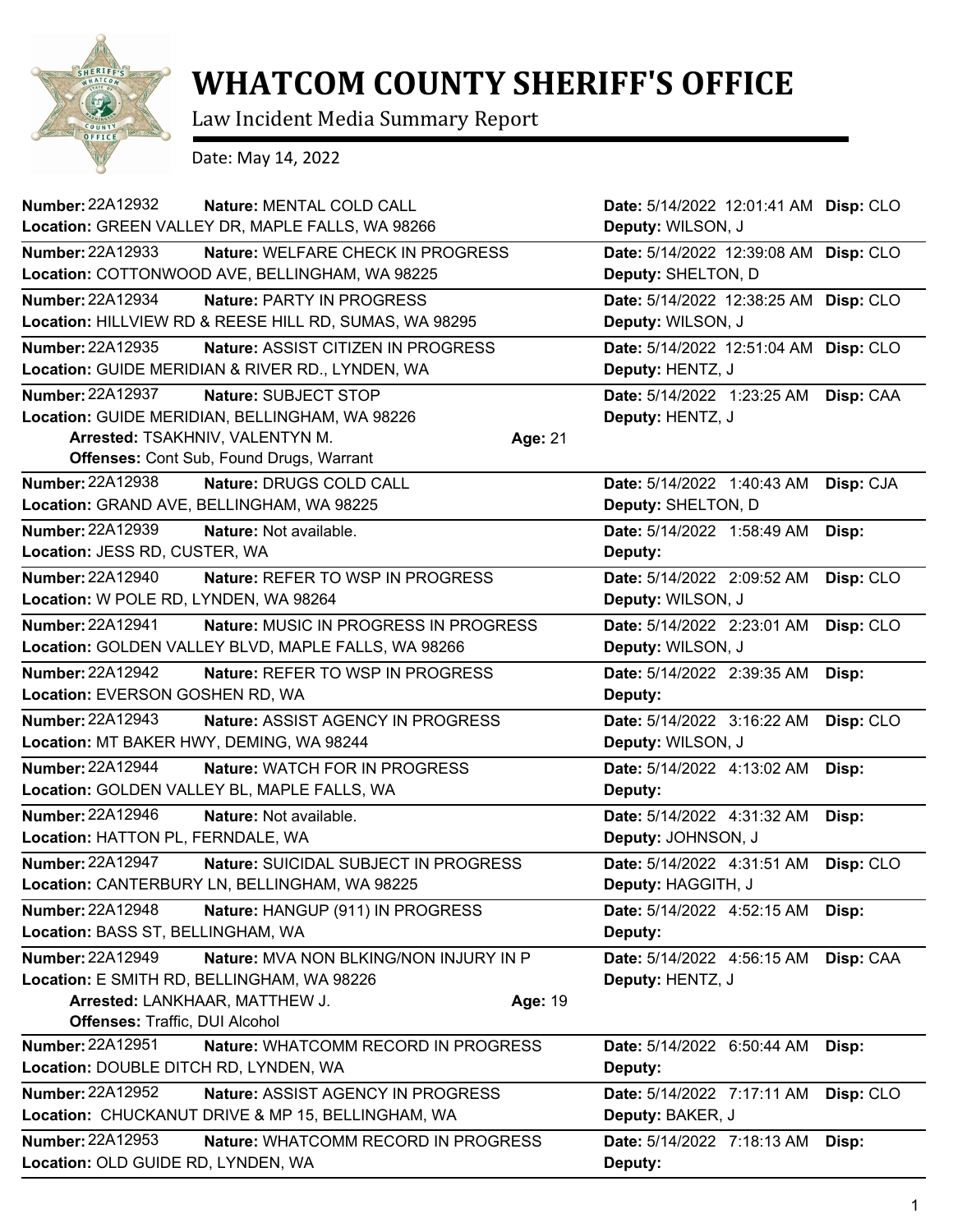| Number: 22A12954<br>Nature: HIT AND RUN COLD CALL                        | Date: 5/14/2022 7:38:56 AM Disp: CLO    |
|--------------------------------------------------------------------------|-----------------------------------------|
| Location: NOOKSACK RD, EVERSON, WA 98247                                 | Deputy: WRIGHT, M                       |
| <b>Number: 22A12955</b><br>Nature: WELFARE CHECK IN PROGRESS             | Date: 5/14/2022 7:41:38 AM<br>Disp: CLO |
| Location: W AXTON RD, BELLINGHAM, WA 98226                               | Deputy: BAKER, J                        |
| Number: 22A12956<br>Nature: WHATCOMM RECORD IN PROGRESS                  | Date: 5/14/2022 8:08:07 AM Disp:        |
| Location: PORTAL WA, CUSTER, WA                                          | Deputy:                                 |
| <b>Number: 22A12957</b><br>Nature: THEFT COLD CALL                       | Date: 5/14/2022 8:11:46 AM<br>Disp: CLO |
| Location: SWEET RD, BLAINE, WA 98230                                     | Deputy: JONES, D                        |
| Number: 22A12958<br>Nature: ALARM AUDIBLE IN PROGRESS                    | Date: 5/14/2022 8:34:53 AM<br>Disp:     |
| Location: RURAL AV, BELLINGHAM, WA                                       | Deputy:                                 |
| Number: 22A12959<br>Nature: ALARM AUDIBLE IN PROGRESS                    | Date: 5/14/2022 8:39:01 AM<br>Disp:     |
| Location: MCLEOD RD, BELLINGHAM, WA                                      | Deputy:                                 |
| Number: 22A12960<br>Nature: SECURITY CHECK IN PROGRESS                   | Date: 5/14/2022 8:45:43 AM<br>Disp: CLO |
| Location: LAKEMONT RD, BELLINGHAM, WA 98226                              | Deputy: VANDERVEEN, T                   |
| Number: 22A12961<br>Nature: WELFARE CHECK IN PROGRESS                    | Date: 5/14/2022 9:10:22 AM<br>Disp: CLO |
| Location: MEADOWLARK RD, LYNDEN, WA 98264                                | Deputy: WRIGHT, M                       |
| Number: 22A12962<br>Nature: VEHICLE PROWL COLD CALL                      | Date: 5/14/2022 8:39:28 AM<br>Disp: CLO |
| Location: LAKE WHATCOM BLVD, BELLINGHAM, WA 98229                        | Deputy: BOYD, M                         |
| Number: 22A12963<br>Nature: VEHICLE PROWL COLD CALL                      | Date: 5/14/2022 9:09:15 AM<br>Disp: CLO |
| Location: LAKE WHATCOM BLVD, BELLINGHAM, WA 98229                        | Deputy: BOYD, M                         |
| <b>Number: 22A12964</b><br>Nature: WHATCOMM RECORD IN PROGRESS           | Date: 5/14/2022 9:56:05 AM<br>Disp:     |
| Location: WEIDKAMP RD, LYNDEN, WA                                        | Deputy:                                 |
| Number: 22A12965<br>Nature: ASSIST AGENCY IN PROGRESS                    | Disp: CLO<br>Date: 5/14/2022 9:59:54 AM |
| Location: GIARDE LN, BELLINGHAM, WA 98226                                | Deputy: WRIGHT, M                       |
| <b>Number: 22A12966</b><br><b>Nature: MVA NON BLKING/NON INJURY IN P</b> | Date: 5/14/2022 10:14:45 AM Disp: CLO   |
| Location: HANNEGAN RD & KELLY RD, BELLINGHAM, WA 98226                   | Deputy: VANDERVEEN, T                   |
| <b>Number: 22A12968</b><br>Nature: MVA INJURY IN PROGRESS                | Date: 5/14/2022 10:20:49 AM Disp: CLO   |
| Location: W SMITH RD & WASCHKE RD, BELLINGHAM, WA 98226                  | Deputy: BAKER, J                        |
| Number: 22A12969<br>Nature: REQUEST FOR LAW ENFORCEMENT                  | Date: 5/14/2022 10:44:04 AM Disp: CLO   |
| Location: HATTON PL, FERNDALE, WA 98248                                  | Deputy: JONES, D                        |
| <b>Number: 22A12970</b><br>Nature: WHATCOMM RECORD IN PROGRESS           | Date: 5/14/2022 10:56:26 AM Disp:       |
| Location: CHINOOK WA, BLAINE, WA                                         | Deputy:                                 |
| <b>Number: 22A12971</b><br>Nature: NEIGHBORHOOD DISPUTE COLD CALL        | Date: 5/14/2022 11:47:33 AM Disp: CLO   |
| Location: KENDALL RD, MAPLE FALLS, WA 98266                              | Deputy: WRIGHT, M                       |
| Number: 22A12973<br><b>Nature: DEATH INVESTIGATION IN PROGRES</b>        | Date: 5/14/2022 12:14:58 PM Disp: CLO   |
| Location: GUIDE MERIDIAN, LYNDEN, WA 98264                               | Deputy: WRIGHT, M                       |
| <b>Number: 22A12974</b><br>Nature: PROWLER COLD CALL                     | Date: 5/14/2022 12:15:37 PM Disp: CLO   |
| Location: BRITTON RD, BELLINGHAM, WA 98226                               | Deputy: VANDERVEEN, T                   |
| Number: 22A12975<br>Nature: SEX CRIME NO RAPE COLD CALL                  | Date: 5/14/2022 12:54:40 PM Disp: ACT   |
| Location: LAKEWAY DR, BELLINGHAM, WA 98229                               | Deputy: VANDERVEEN, T                   |
| <b>Number: 22A12976</b><br>Nature: WATCH FOR IN PROGRESS                 | Date: 5/14/2022 1:01:30 PM<br>Disp:     |
| Location: MOUNTAIN VIEW RD, FERNDALE, WA                                 | Deputy:                                 |
| <b>Number: 22A12977</b><br>Nature: WATCH FOR IN PROGRESS                 | Date: 5/14/2022 1:28:09 PM<br>Disp:     |
| Location: W AXTON RD & NORTHWEST DR, FERNDALE, WA                        | Deputy:                                 |
| <b>Number: 22A12978</b><br><b>Nature: CIVIL PROBLEM COLD CALL</b>        | Disp: CLO<br>Date: 5/14/2022 1:31:04 PM |
| Location: ROB LEE DR, BLAINE, WA 98230                                   | Deputy: JONES, D                        |
| Number: 22A12979<br>Nature: REFER TO WSP IN PROGRESS                     | Date: 5/14/2022 1:49:08 PM<br>Disp:     |
| Location: NB I5 AT & MP 27, WA                                           | Deputy:                                 |
|                                                                          |                                         |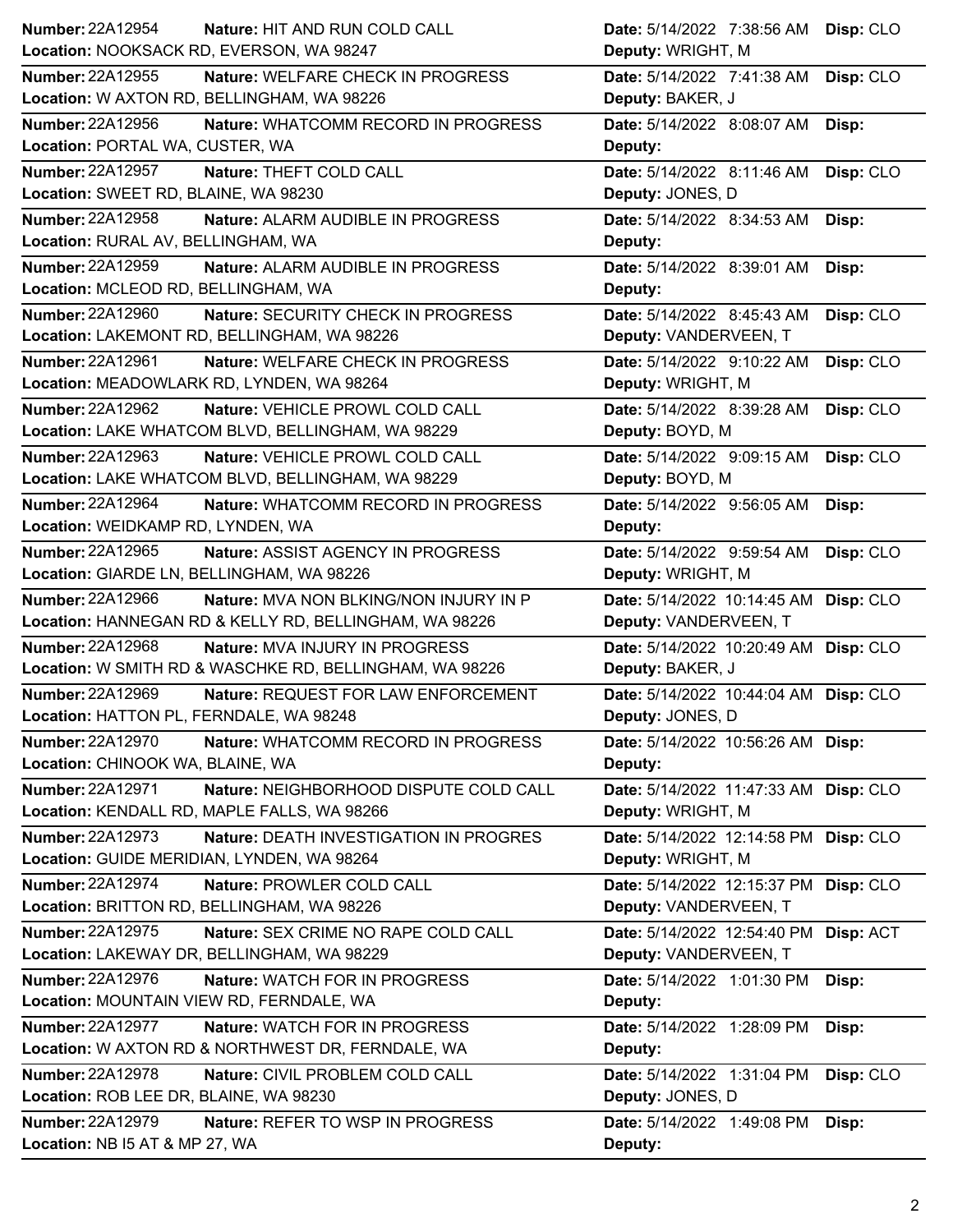| Number: 22A12981<br>Nature: ASSIST AGENCY IN PROGRESS                                                | Date: 5/14/2022 1:57:40 PM<br>Disp:                           |
|------------------------------------------------------------------------------------------------------|---------------------------------------------------------------|
| Location: BIRCH BAY LYNDEN RD & VALLEY VIEW RD, CUSTER, WA                                           | Deputy: INGERMANN, N                                          |
| <b>Number: 22A12982</b><br>Nature: REFER TO WSP IN PROGRESS                                          | Date: 5/14/2022 2:05:55 PM<br>Disp:                           |
| Location: NB I5 NO & BAKERVIEW RD, BELLINGHAM, WA                                                    | Deputy:                                                       |
| <b>Number: 22A12984</b><br>Nature: WHATCOMM RECORD IN PROGRESS                                       | Date: 5/14/2022 2:26:42 PM<br>Disp:                           |
| Location: CEDAR ST, POINT ROBERTS, WA                                                                | Deputy:                                                       |
| <b>Number: 22A12985</b><br>Nature: SUSPICIOUS CIRCUMSTANCES IN PR                                    | Date: 5/14/2022 2:53:54 PM<br>Disp: CLO                       |
| Location: GULF VIEW CRST, POINT ROBERTS, WA 98281                                                    | Deputy: LEACH, T                                              |
| Number: 22A12986<br>Nature: SUSPICIOUS CIRCUMSTANCES COLD                                            | Date: 5/14/2022 2:55:37 PM<br>Disp: CLO                       |
| Location: NORTHWEST DR, BELLINGHAM, WA 98226                                                         | Deputy: BROWN, E                                              |
| Number: 22A12987<br>Nature: ASSIST AGENCY IN PROGRESS                                                | Date: 5/14/2022 3:02:32 PM<br>Disp: CLO                       |
| Location: PINCHER ST, BELLINGHAM, WA 98226                                                           | Deputy: VANDYKE, F                                            |
| Number: 22A12989<br>Nature: REFER TO WSP IN PROGRESS                                                 | Date: 5/14/2022 3:52:59 PM<br>Disp:                           |
| Location: GUIDE MERIDIAN & AXTON RD, WA                                                              | Deputy:                                                       |
| Number: 22A12991<br>Nature: ASSAULT SIMPLE COLD CALL                                                 | Date: 5/14/2022 4:24:17 PM<br>Disp:                           |
| Location: GRAND AV, BELLINGHAM, WA                                                                   | Deputy:                                                       |
| <b>Number: 22A12994</b><br>Nature: Not available.                                                    | Disp: CLO<br>Date: 5/14/2022 5:36:02 PM                       |
| Location: BALFOUR VALLEY LN, MAPLE FALLS, WA 98226                                                   | Deputy: JAMES, J                                              |
| Number: 22A12995<br>Nature: TRAFFIC HAZARD IN PROGRESS                                               | Date: 5/14/2022 5:43:33 PM<br>Disp: UNF                       |
| Location: MOUNTAIN VIEW RD, FERNDALE, WA 98248                                                       | Deputy: INGERMANN, N                                          |
| <b>Number: 22A12996</b><br>Nature: TROUBLE W/SUBJECT IN PROGRESS                                     | Date: 5/14/2022 5:54:31 PM<br>Disp: CLO                       |
| Location: PINCHER ST, BELLINGHAM, WA 98226                                                           | Deputy: VANDYKE, F                                            |
| <b>Number: 22A12997</b><br>Nature: DISORDERLY CONDUCT COLD CALL                                      | Disp: CLO<br>Date: 5/14/2022 6:51:32 PM                       |
| Location: WEST SHORE DR, LUMMI ISLAND, WA 98262                                                      | Deputy: INGERMANN, N                                          |
| Number: 22A12998<br>Nature: Not available.                                                           | Date: 5/14/2022 7:06:46 PM<br>Disp:                           |
|                                                                                                      |                                                               |
| Location:                                                                                            | Deputy: JAMES, J                                              |
| <b>Number: 22A12999</b><br>Nature: ASSIST AGENCY IN PROGRESS                                         | Date: 5/14/2022 7:47:01 PM                                    |
| Location: GUIDE MERIDIAN, LYNDEN, WA 98264                                                           | Disp: UNF<br>Deputy: INGERMANN, N                             |
| <b>Number: 22A13000</b>                                                                              | Date: 5/14/2022 7:48:18 PM                                    |
| Nature: HARASSMENT COLD CALL<br>Location: CONIFER DR, FERNDALE, WA 98248                             | Disp: CLO<br>Deputy: INGERMANN, N                             |
| <b>Number: 22A13001</b><br>Nature: WELFARE CHECK IN PROGRESS                                         | Date: 5/14/2022 8:36:34 PM                                    |
| Location: ALLEN AVE, BELLINGHAM, WA 98225                                                            | Disp: CLO<br>Deputy: VANDYKE, F                               |
| Number: 22A13002<br>Nature: SUSPICIOUS PERSON IN PROGRESS                                            |                                                               |
| Location: E LAKE SAMISH DR, BELLINGHAM, WA 98229                                                     | Date: 5/14/2022 8:40:39 PM<br>Disp: CLO<br>Deputy: VANDYKE, F |
| Number: 22A13003<br>Nature: RUNAWAY COLD CALL                                                        | Date: 5/14/2022 8:51:54 PM<br>Disp:                           |
| Location: MARINE DR, BELLINGHAM, WA                                                                  | Deputy: HAGGITH, J                                            |
| <b>Number: 22A13004</b>                                                                              |                                                               |
| Nature: SUSPICIOUS CIRCUMSTANCES IN PR<br>Location: KENDALL RD, MAPLE FALLS, WA                      | Date: 5/14/2022 9:20:30 PM<br>Disp:<br>Deputy:                |
| Number: 22A13005                                                                                     |                                                               |
| Nature: SUSPICIOUS PERSON IN PROGRESS<br>Location: E LAKE SAMISH DR, BELLINGHAM, WA                  | Date: 5/14/2022 9:34:07 PM<br>Disp:                           |
| <b>Number: 22A13006</b><br>Nature: WELFARE CHECK IN PROGRESS                                         | Deputy:                                                       |
| Location: BIRCH BAY SQUARE ST, BLAINE, WA                                                            | Date: 5/14/2022 9:35:57 PM<br>Disp:<br>Deputy: DOUGLAS, J     |
| <b>Number: 22A13007</b>                                                                              |                                                               |
| Nature: WELFARE CHECK IN PROGRESS<br>Location: BIRCH BAY LYNDEN RD, CUSTER, WA                       | Date: 5/14/2022 9:37:40 PM<br>Disp:                           |
|                                                                                                      | Deputy:                                                       |
| <b>Number: 22A13008</b><br>Nature: SUSPICIOUS VEHICLE IN PROGRESS                                    | Disp: CLO<br>Date: 5/14/2022 9:40:05 PM                       |
| Location: LYN DALE DR, LYNDEN, WA 98264                                                              | Deputy: INGERMANN, N                                          |
| <b>Number: 22A13009</b><br>Nature: TRAFFIC HAZARD IN PROGRESS<br>Location: ROEDER AV, BELLINGHAM, WA | Date: 5/14/2022 9:52:00 PM<br>Disp:<br>Deputy: HAGGITH, J     |